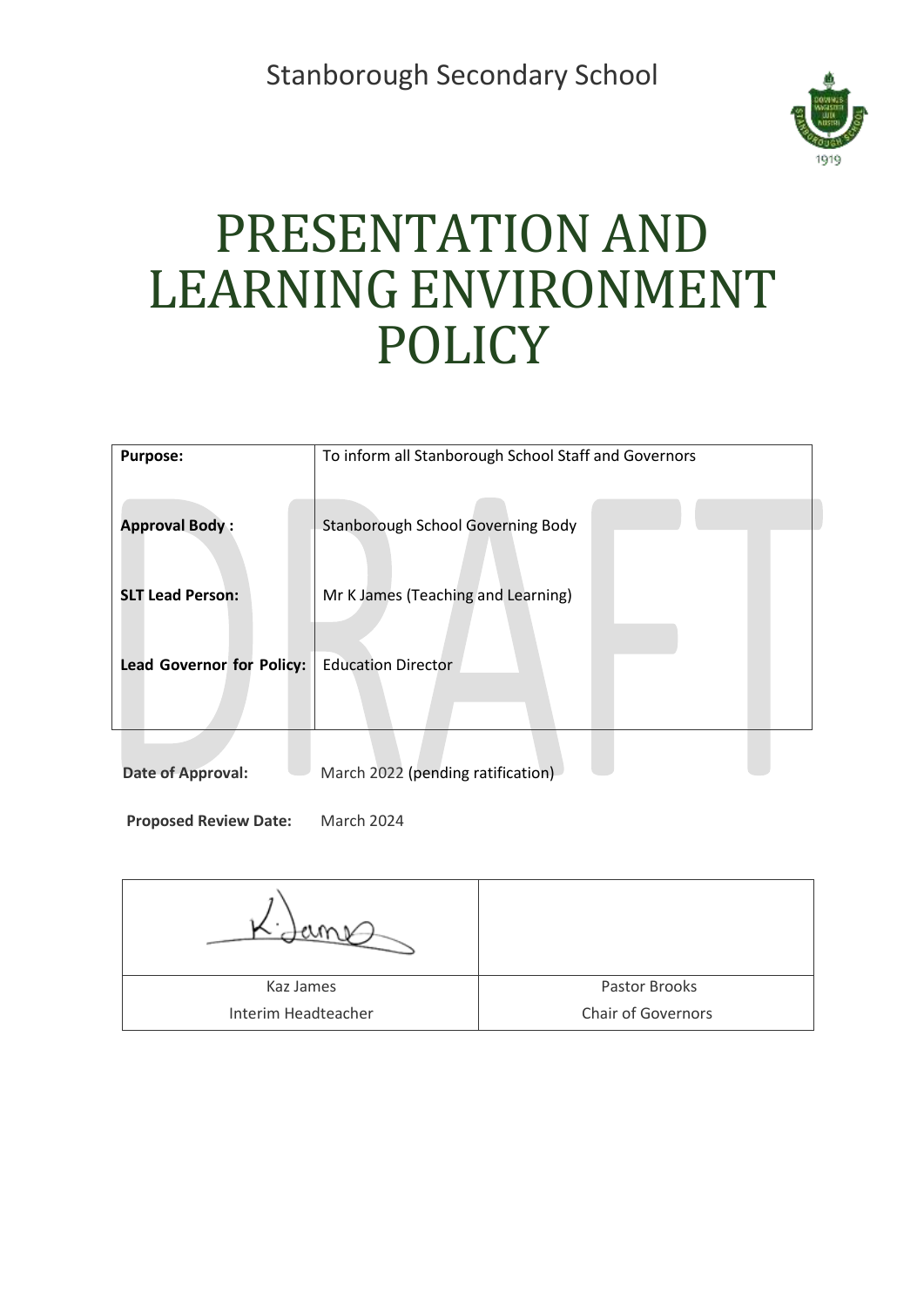#### Relevant Documents:

- Teaching and Learning Policy
- Curriculum Policy
- SEND policy

#### Availability

This policy is made available to parents, staff and pupils in the following ways: via the School website, in the Parents' portal, on the Staff portal, within the Parents Policies Folder in the reception area, and on request a copy may be obtained from the School Office.

#### Monitoring and Review:

- This policy will be subject to continuous monitoring, refinement and audit by the Head teacher.
- The Board of Governors undertake a formal biennial review of this policy for the purpose of monitoring and of the efficiency with which the related duties have been discharged, by no later than two years from the date shown below, or earlier if significant changes to the systems and arrangements take place, or if legislation, regulatory requirements or best practice guidelines so require.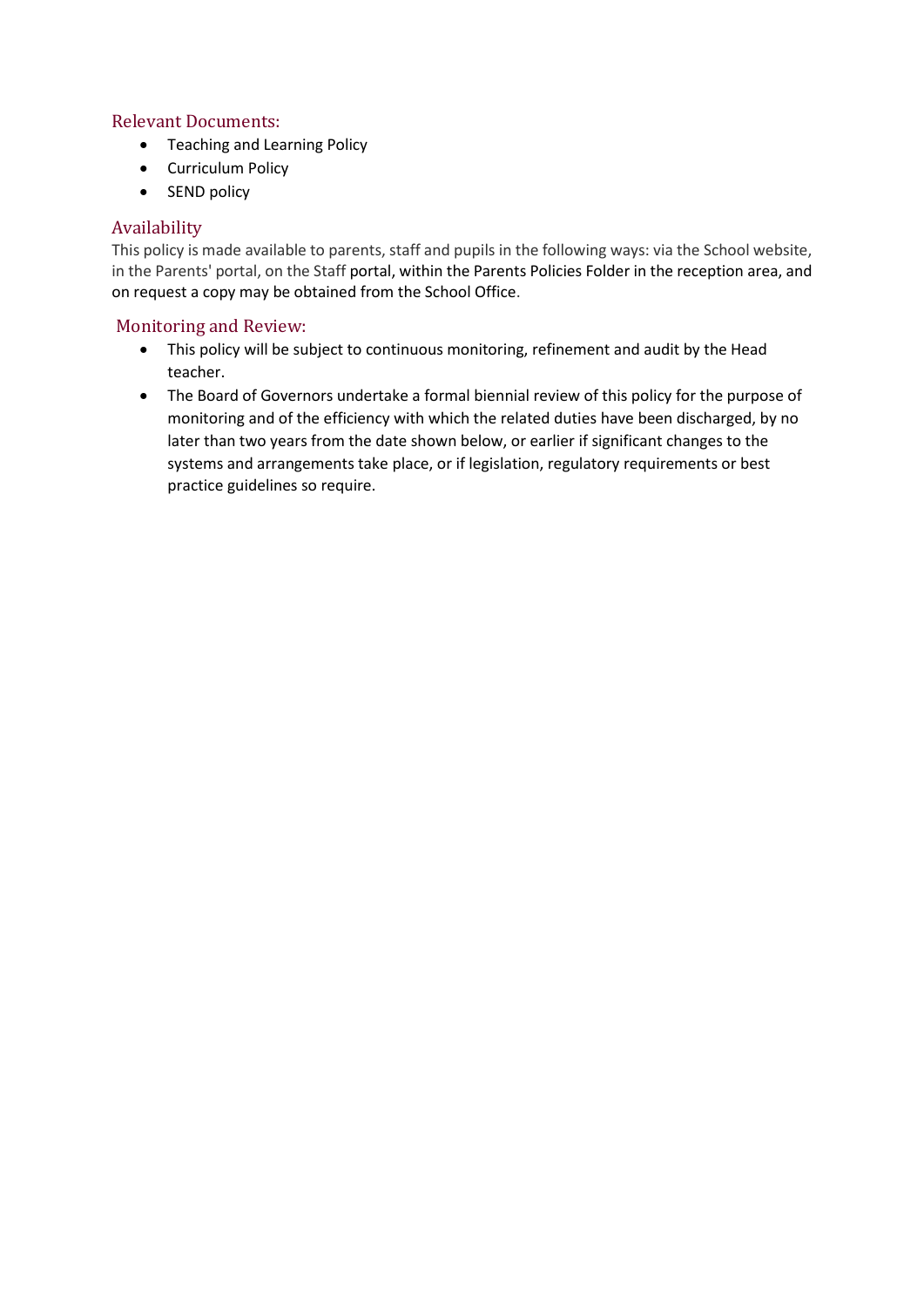# 1. Introduction

The curriculum at Stanborough School encompasses all the learning experiences, which take place within it. The school aims to develop its pupils as autonomous learners and to allow them to fulfil their potential within a caring Christian framework. The curriculum will be dynamic and evolutionary and pay due regard to national legislation and local authority policy but will be principally guided by the school's mission and aims.

Stanborough School ensures that a broad and balanced curriculum is provided to its students, incorporating English, Maths and Science qualifications along with the provision of Religious Education teaching for  $11 - 16$ .

# 2. Mission Statement

To develop the potential of every individual by providing the best education experienced in a Christian community within which all members may grow in faith.

To support our mission the curriculum will be coherent, have breadth and balance and allow for differentiation, progression and continuity. It will be proactive and show due regard to all aspects of teaching and learning experiences which facilitate the development of the whole person spiritually, morally and intellectually.

## The Presentation and learning environment Policy

Member of Staff Responsible: The Headteacher

## Principles:

All work done at the Stanborough School is valued as important. Good presentation of work is therefore a priority for both staff and students.

## Aims:

Good presentation of work is important to encourage pupils to:

- Be proud of their achievements, by doing their best work and presenting it well
- Value every lesson
- Do their best quality work, in order to value their own learning
- Persevere with tasks until completed and aesthetically pleasing
- Respect the equipment they are given by using it with care

## Roles and Responsibilities:

There is a shared responsibility for ensuring that care is taken in presentation throughout the School.

The role of the teacher and support staff is to;

- A. Have high expectations of students' work and the way it is presented
- B. Monitor pupil work and provide time for completing it
- C. Where a teacher or adult is scribing for the student, they should model good presentation by reminding students of expectations for presentation and finishing off work.
- D. Encourage students to edit their own work and provide strategies to help them present it properly.
- E. Role model presentation by ensuring their own writing is legible when marking and modelling/presenting to the class (or use a typed script if this is more suitable)
- F. Be aware of the presentation of their own work and the quality of resources they use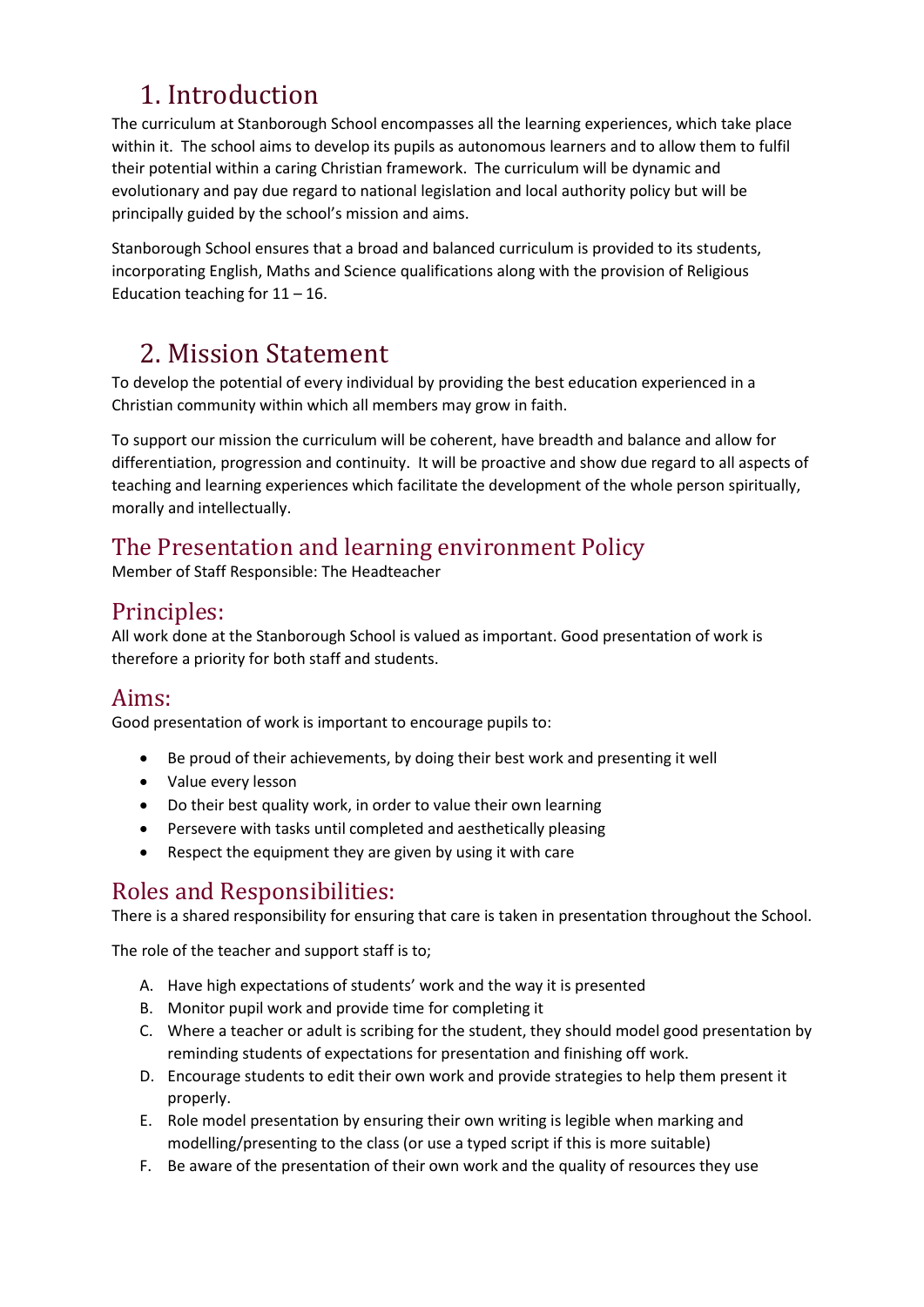G. Provide, where necessary, good quality equipment for pupils and explain how and when it is to be used.

#### The students' responsibility is to:

- Do their best work at all times and take pride in it
- Complete the work set on time
- Keep all books and work in a good condition with no scribbling, graffiti or doodling
- Respect the work of others
- Listen to and follow instructions for presenting work neatly
- Be correctly equipped for every lesson

#### The parent/guardian's responsibility is to:

- Ensure homework is completed neatly
- Ensure books are stored safely at home if required
- Ensure their child has a suitably sized bag to avoid work being damaged in transit between the school and home
- Ensure that their child is correctly equipped for school each day

## Monitoring and Review:

All teaching staff will monitor the presentation and completion of work as part of their marking and assessment procedures.

Faculty Leaders will monitor presentation standards across the faculty as part of their monitoring. The Headteacher will provide support in doing this and monitor the standards set by Faculty Leaders.

Presentation will be commented on as part of any external reviews.

Link Governors and/or board members (such as the Curriculum Committee) will look at the presentation of students' work as part of their monitoring visits and will discuss this with Faculty Leaders.

#### Dissemination:

• This policy is shared with all staff at the Stanborough School. Copies of the Presentation Checklist can be located within each classroom. These may differ slightly for each faculty/department. For example, the Mathematics department require students to divide their pages before they complete any work.

Monitoring and Review:

This policy will be reviewed annually.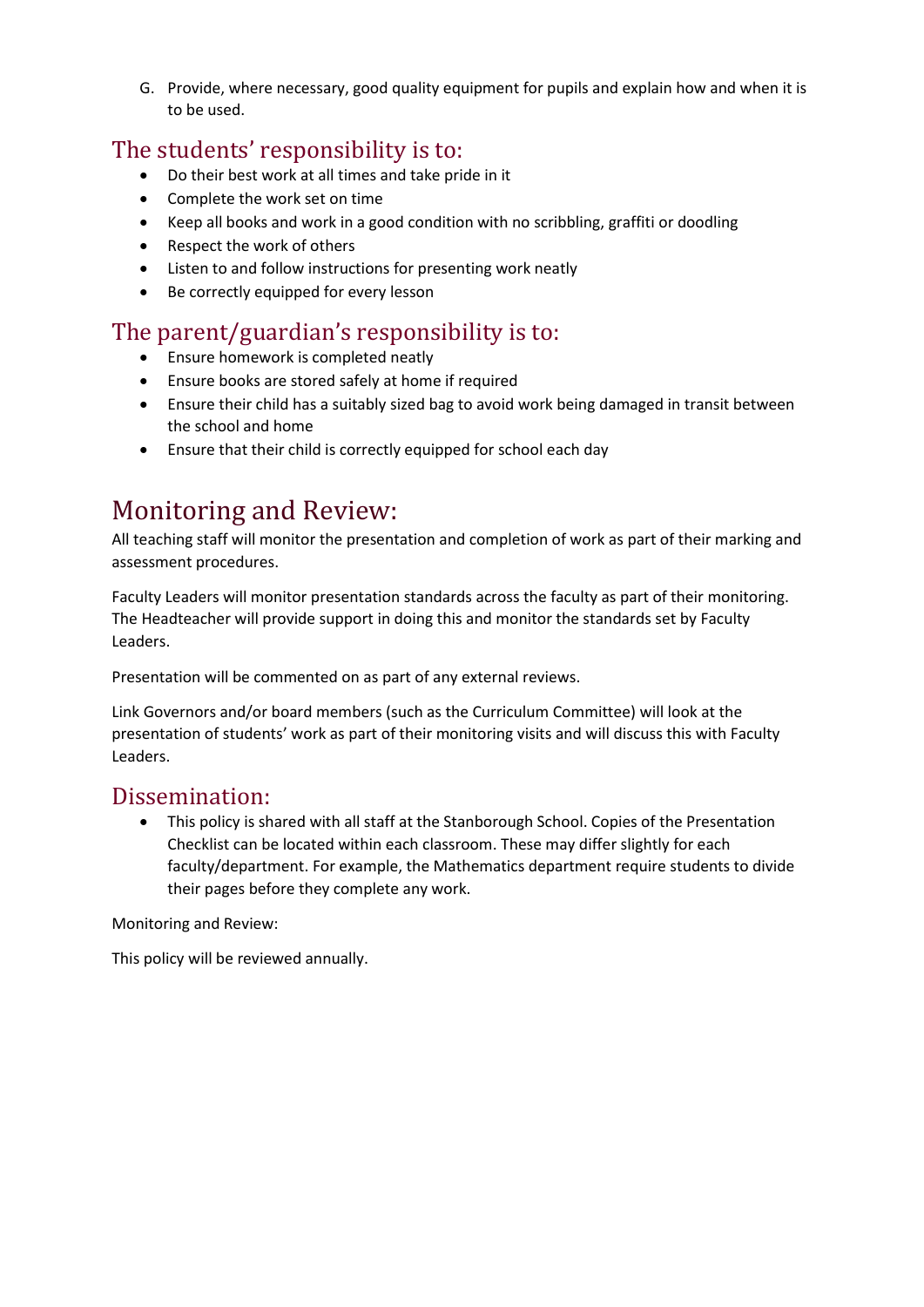# Appendix 1 (Teachers' checklist)

- All work should have a date and a title (optional), underlined with a ruler
- The learning objective (LO) should be written and underlined
- There is no expectation to write the outcomes, success criteria, Fundamental British Values (FBV) and spiritual emphasis in books, although this must be referred to.
- All written work should be in blue or black pen (or pencil for mathematics)
- Handwriting should be as neat and legible as possible
- All work should be valued and completed to the best of their ability
- Drawing should be in pencil unless directed by the teacher
- Mistakes should be crossed out neatly with a ruled single line
- Teachers are to mark in **RED** pen, students are to peer mark in **PURPLE** pen and students respond to any marking in **GREEN** pen.
- All loose work should have students' name and year group/set/class written on the back of the work. Wallets are provided to each student to store this work.
- There should be no graffiti either on or in students' books

# Appendix 2 (Student check list which is to be displayed in every classroom)

*I have used a ruler to:*

- Underline the title of my work
- Underline the date
- Cross out any mistakes with a single line *I have also:*
- Written as neatly as I can in blue or black pen
- Completed the work to the best of my ability
- Given a response to my teacher's or peer's marking (EBI's)
- Written my name and class on the back of loose work and stored this in a clear wallet
- Marked my peers work with a **PURPLE** pen and responded to any marking with a **GREEN** pen.
- Ensured my work is graffiti free.
- Drawn shapes/diagrams using a pencil (unless directed by my teacher).

# Why Are Learning Environments Important?

The learning environment of a classroom is vital to progress and attainment and impacts students in many ways. A negative learning environment, or setting that adversely affects student learning, can affect students in many ways, such as low student achievement, poor behaviour, student anxiety, or depression. Staff are expected maintain a positive learning environment, or one that allows students to feel supported and confident as learners. The school wants its students to be hard workers and have high achievement levels.

## What do we do to make the classroom-learning environment one where students thrive?

#### Elements of a Positive Learning Environment

**1. A Sense of order:** All students need structure and want to know that their teacher not only knows how to manage the classroom. It is the teacher's responsibility to provide clear behavioural and